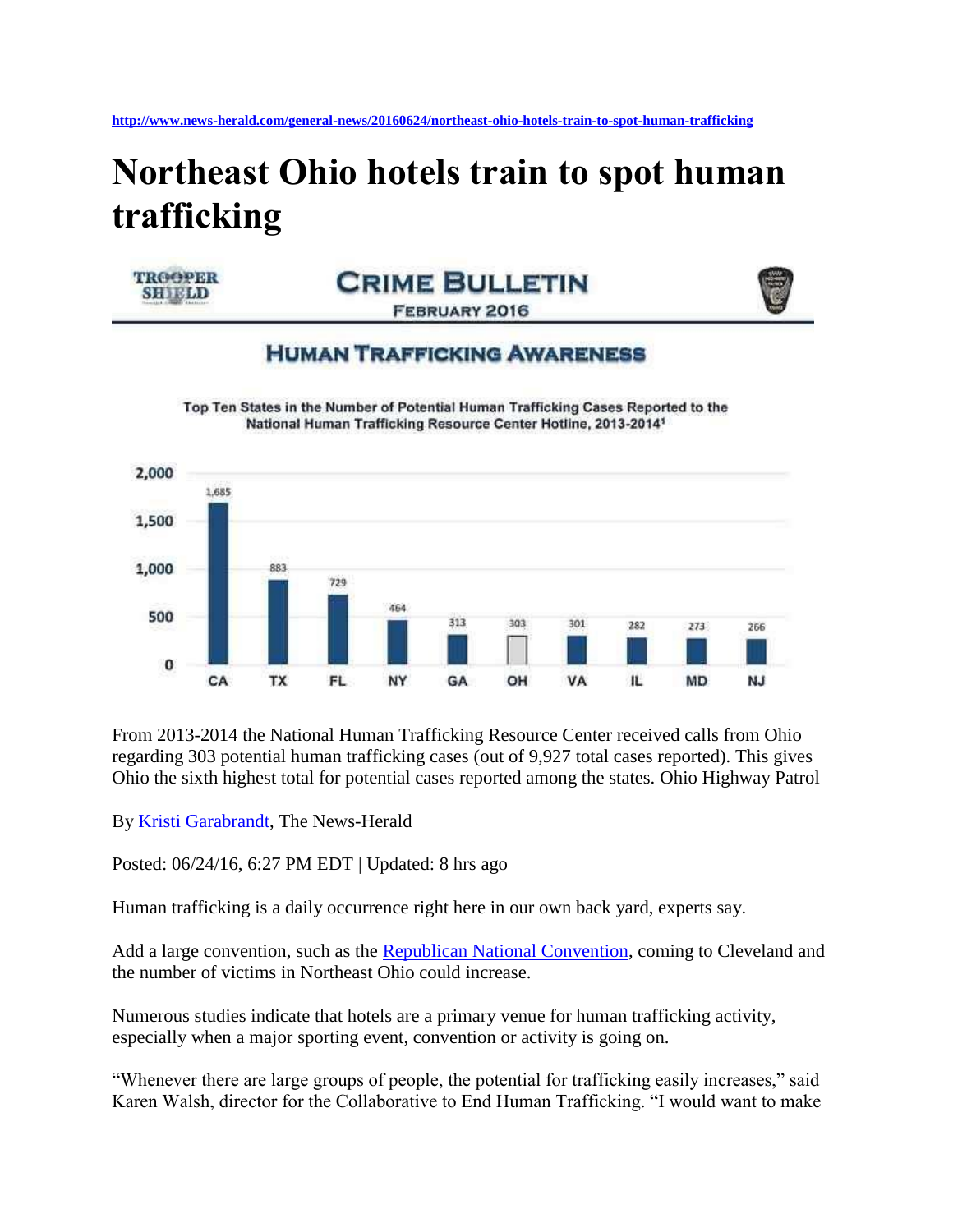clear that, unfortunately, this is a crime occurring 365 days a year, so we need to pay attention to it today during an event that would bring more people into town as well as after those people leave town."

Northeast Ohio is an area that hosts a lot of major events, with one of the biggest being the Republican National Convention in Cleveland starting July 18.

The Collaborative to End Human Trafficking, established in 2007, has been taking a two-prong approach to educating the public, Walsh said. The first is education of professionals, educators and law enforcement, along with those who work in the hospitality industry.

The second is bringing these groups to a common table where information can be shared, and they can work together to help each other in identifying the red flags of trafficking.

One of the main groups that the collaborative has been working with is the Ohio Hotel & Lodging Association, which represents all hotels and lodgings in Ohio.

"We have numerous hotels in training that we did as recently as a couple weeks ago with the collaborative," said Ohio Hotel & Lodging Association Executive Director Joe Savarise. "We have worked with hotels in Lake, Geauga and Ashtabula counties."

"It's important for all of our members to be involved in these efforts, because all hotels can be venues for this type of activity." Savarise said.

The hotels are undergoing training at all levels, from management to front desk personnel to security, and a trainer for each site will provide continuous education and training to new employees.

"We are recognizing the Republican National Convention is an opportunity for this to happen, but it won't be the end of our efforts," Savarise said.

One of the main goals between the Collaborative to End Human Trafficking and the Ohio Hotel & Lodging Association is to form a channel of communication between hotel employees and law enforcement.

"By creating personal connections between the hotels, law enforcement and social service agencies, we are making ourselves available anytime day or night to help," Savarise said.

Hotel employees are being trained to look for suspicious activities, such as a person checking into the hotel with several minor children wanting to stay three or four nights, not having any luggage, and wanting to pay in cash, Walsh said. One by itself may not mean anything, but multiple signs together could be indicative of something wrong.

Another sign, Walsh said, is someone who seems to be under the control of another person, unable to make eye contact or answer questions for themselves or they don't have any identification.